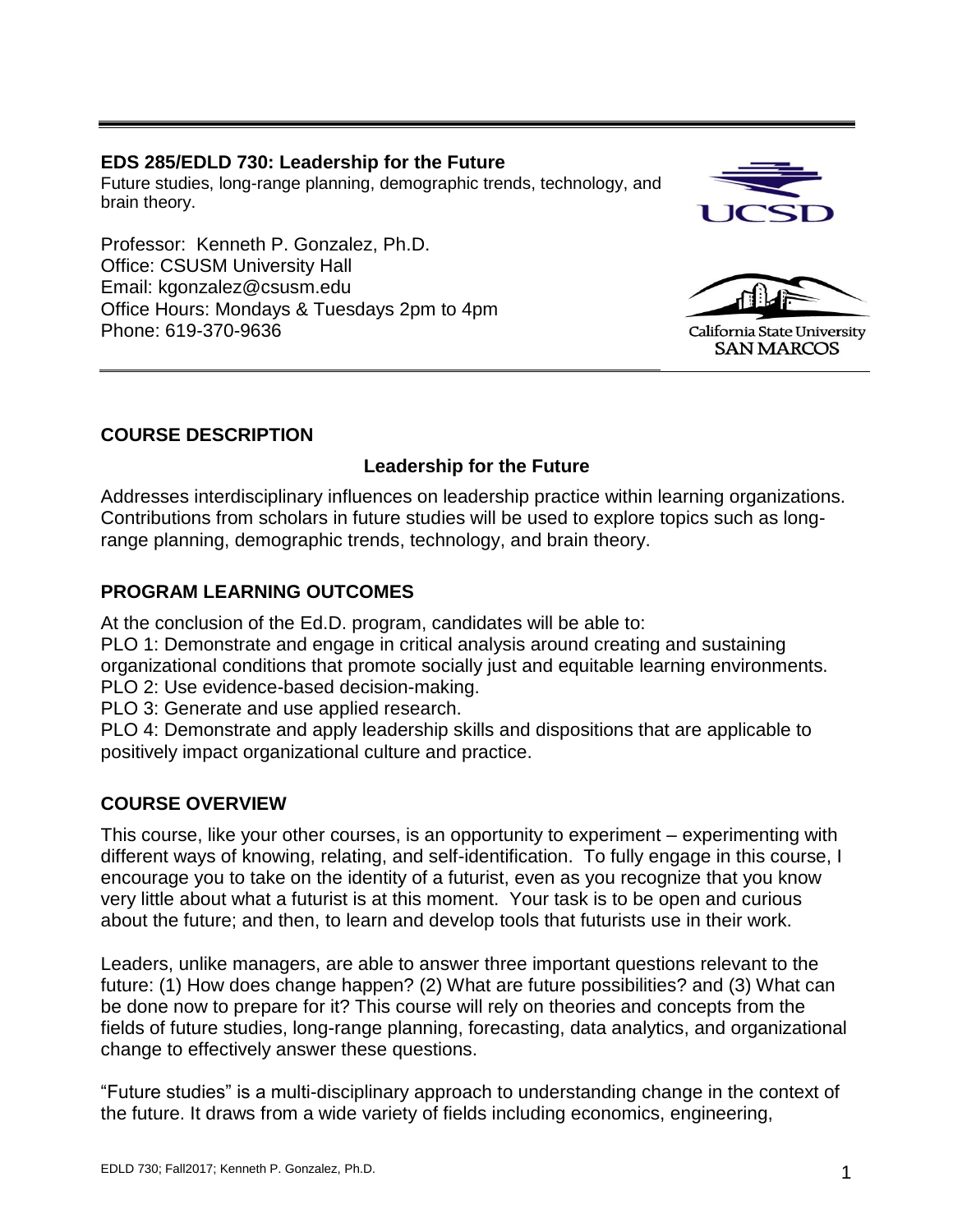sociology, politics, systems theory, creativity, and community building, to name a few. "Future studies" is not about predicting the future, but rather about considering possible alternative futures, and then identifying the indicators that suggest which way the future may unfold. This approach is used to help educational and other organizations come up with more creative and innovative strategies and to better understand the future needs of their students.

This course is designed to provide students with an opportunity to:

- o intentionally and thoughtfully consider one's understanding of the future in the context of leadership practices;
- $\circ$  produce forecasting data and analysis to inform their dissertation;
- o work as collaborative thought leaders with their peers.

#### **Course Assignment**

The course is driven by one major question: How will artificial intelligence, robotics, gene editing and other new and developing technologies influence economic and educational inequities in America? We will begin by delving into the latest writings about these topics and then turn our attention to economic and educational inequities. To make this course as applicable to educational contexts as possible, we will apply our learning to an initiative that is just underway in the Oceanside Unified School District, Oceanside Promise. The major goal of the initiative is to substantially increase the number of students from the district who are college and career ready by 2026. Oceanside Promise is led by an advisory board of representatives from Oceanside Unified School District, the City of Oceanside, MiraCosta College, Palomar College, and CSUSM. Our class will collaboratively design and produce an electronic magazine that will be used as a resource for the board as they identify specific interventions and benchmarks. Students will have the opportunity to present to the board at one of their monthly meetings, later this fall or early spring 2017.

You will work in groups of 2 or 3 and identify a topic related to our class. Your task is to produce a 1200 to 1500 word article for the electronic magazine with graphics and resource links.

### **Your final grade will be based on the following:**

### **Magazine Article Assignment (70%)**

#### **Participation (30%)**

Your attendance and active participation during our class meetings are essential to achieving the student learning outcomes for this course. Students are expected to come prepared to discuss the readings and to engage in meaningful conversations that support the further development of one's academic and professional voice.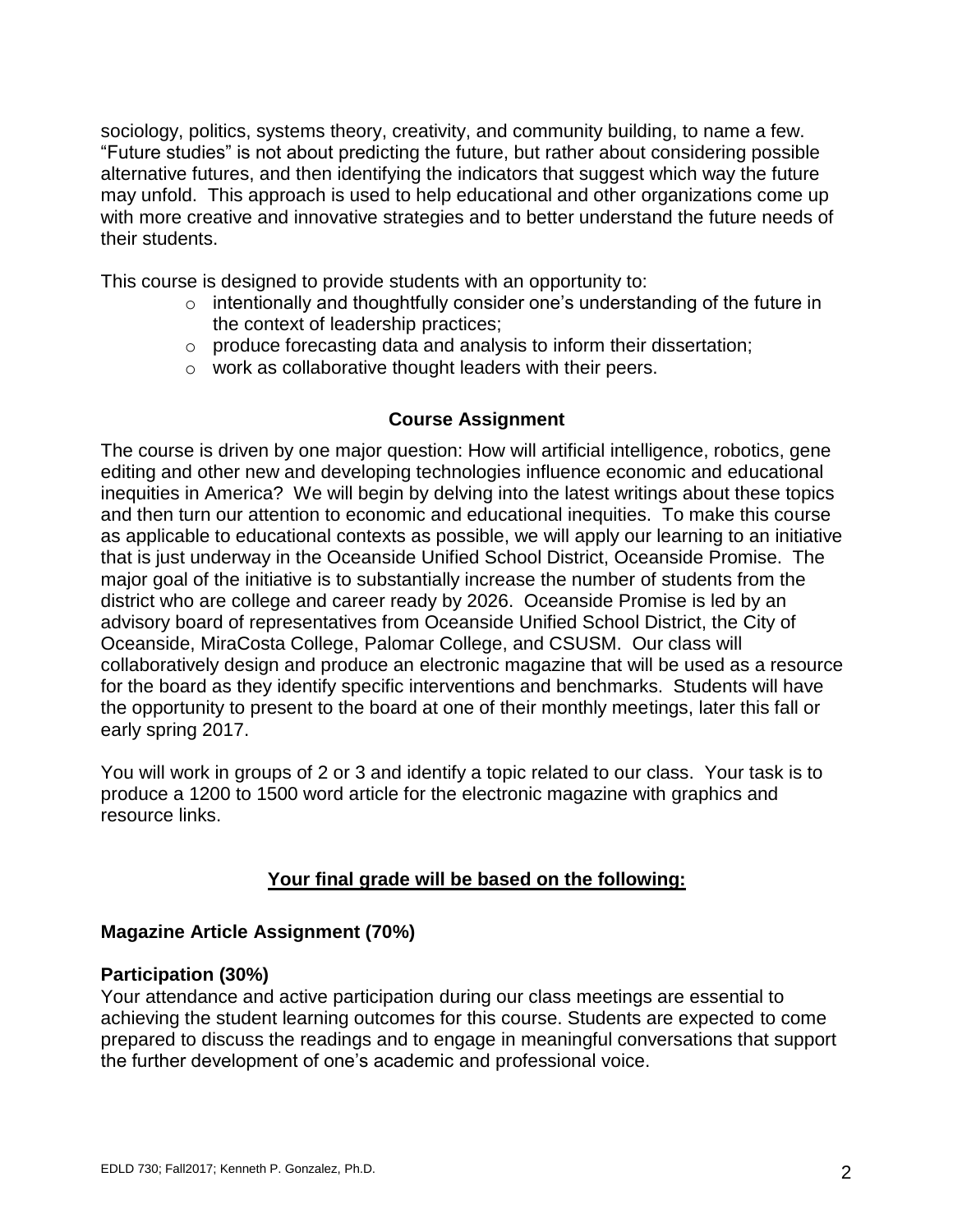### **CSUSM School of Education Mission**

The mission of the School of Education community is to collaboratively transform education.

We:

Create community through partnerships Promote and foster social justice and educational equity Advance innovative, student-centered practices Inspire reflective teaching and learning Conduct purposeful research Serve the School, College, University and Community

# **Basic Tenets of CSUSM School of Education Conceptual Framework**

- Student centered education
- Research and theory specific to the program field inform practice
- Connections and links between coursework and application
- Strong engagement between faculty and candidates
- Co-teaching clinical practice
- Culturally responsive pedagogy and socially just outcomes

### **CSUSM School of Education attendance policy**

Students *must* participate in 80% of the course sessions to receive credit for this course. Additional absences may further impact the course grade. If the absence is predictable (e.g. professional obligation), the student should inform the instructor ahead of time. If the absence is unanticipated, the student should initiate contact with the instructor as soon as possible. Notification of an absence does not constitute an excuse.

### **CSUSM Accommodation Services**

Students with disabilities who require reasonable accommodations must be approved for services by providing appropriate and recent documentation to the Office of Disabled Student Services (DSS). This office is located in Craven Hall 4300, and can be contacted by phone at (760) 750-4905, or TTY (760) 750-4909. Students authorized by DSS to receive reasonable accommodations should meet with their instructor during office hours or, in order to ensure confidentiality, in a more private setting.

# **CSUSM Academic Honesty Policy**

Students will be expected to adhere to standards of academic honesty and integrity, as outlined in the Student Academic Honesty Policy. All assignments must be original work, clear and error-free. All ideas/material that are borrowed from other sources must have appropriate references to the original sources. Any quoted material should give credit to the source and be punctuated accordingly.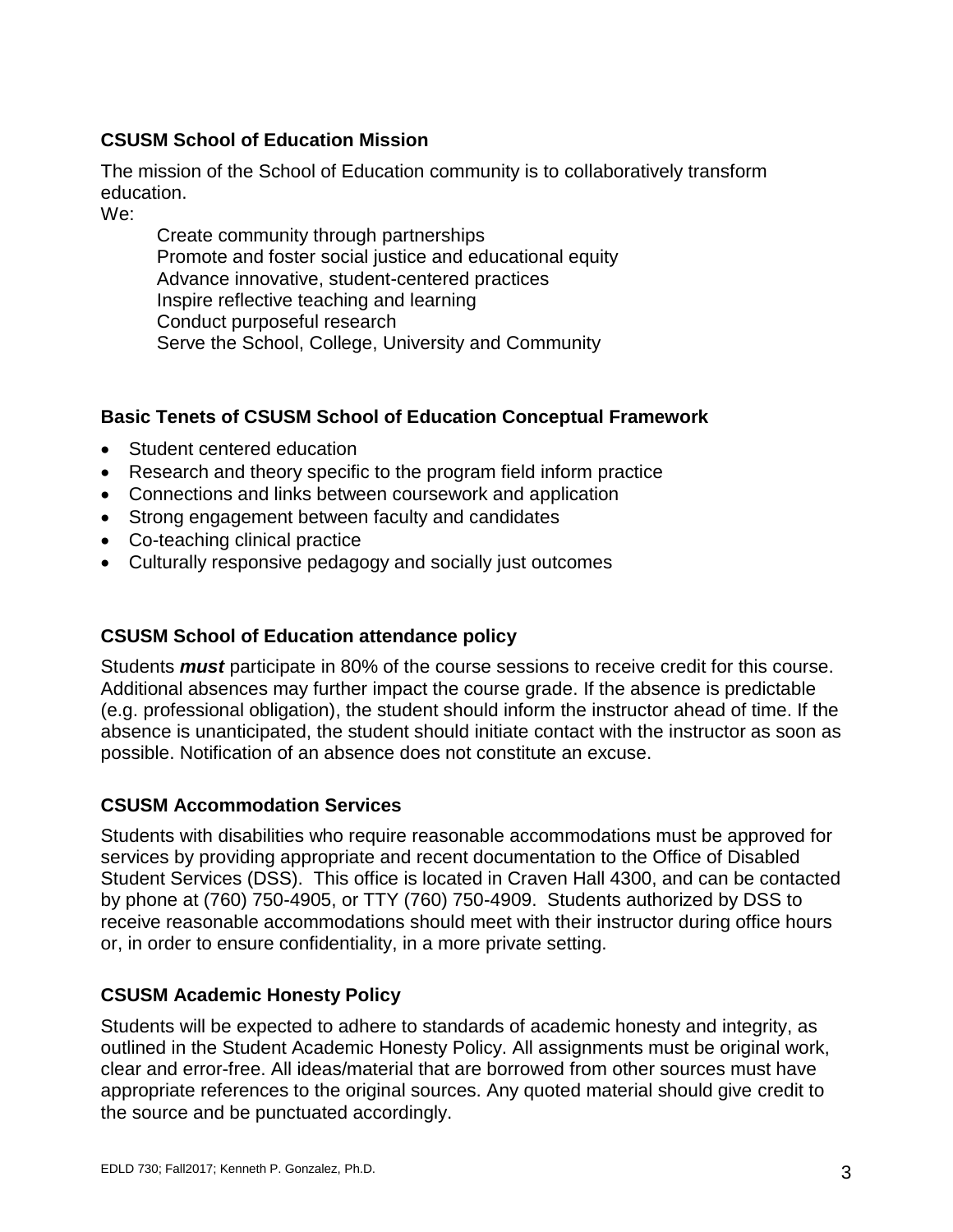Academic Honesty and Integrity: Students are responsible for honest completion and representation of their work. Your course catalog details the ethical standards and penalties for infractions. There will be zero tolerance for infractions. If you believe there has been an infraction by someone in the class, please bring it to the instructor's attention. The instructor reserves the right to discipline any student for academic dishonesty, in accordance with the general rules and regulations of the university. Disciplinary action may include the lowering of grades and/or the assignment of a failing grade for an exam, assignment, or the class as a whole.

Incidents of Academic Dishonesty will be reported to the Dean of Students. Sanctions at the University level may include suspension or expulsion from the University.

Refer to the full Academic Honesty Policy at: [http://www.csusm.edu/policies/active/documents/Academic\\_Honesty\\_Policy.html](http://www.csusm.edu/policies/active/documents/Academic_Honesty_Policy.html)

### **OUR LEARNING COMMUNITY**

The following Community Agreements and Teaching/Learning philosophy will serve as the foundational principles by which we relate to each other as we learn together. As a community, we can add specifics to these principles as we need.

### **Community Agreements**

- We speak from our own experience
- We are open to hearing others
- We share air time
- We are willing to have our thinking challenged
- We respect confidentiality
- We share experiences that are issue focused, not necessarily who said it or where
- Each of us participates using a "value added" approach by expanding upon ideas, providing examples, and/or expressing a different perspective.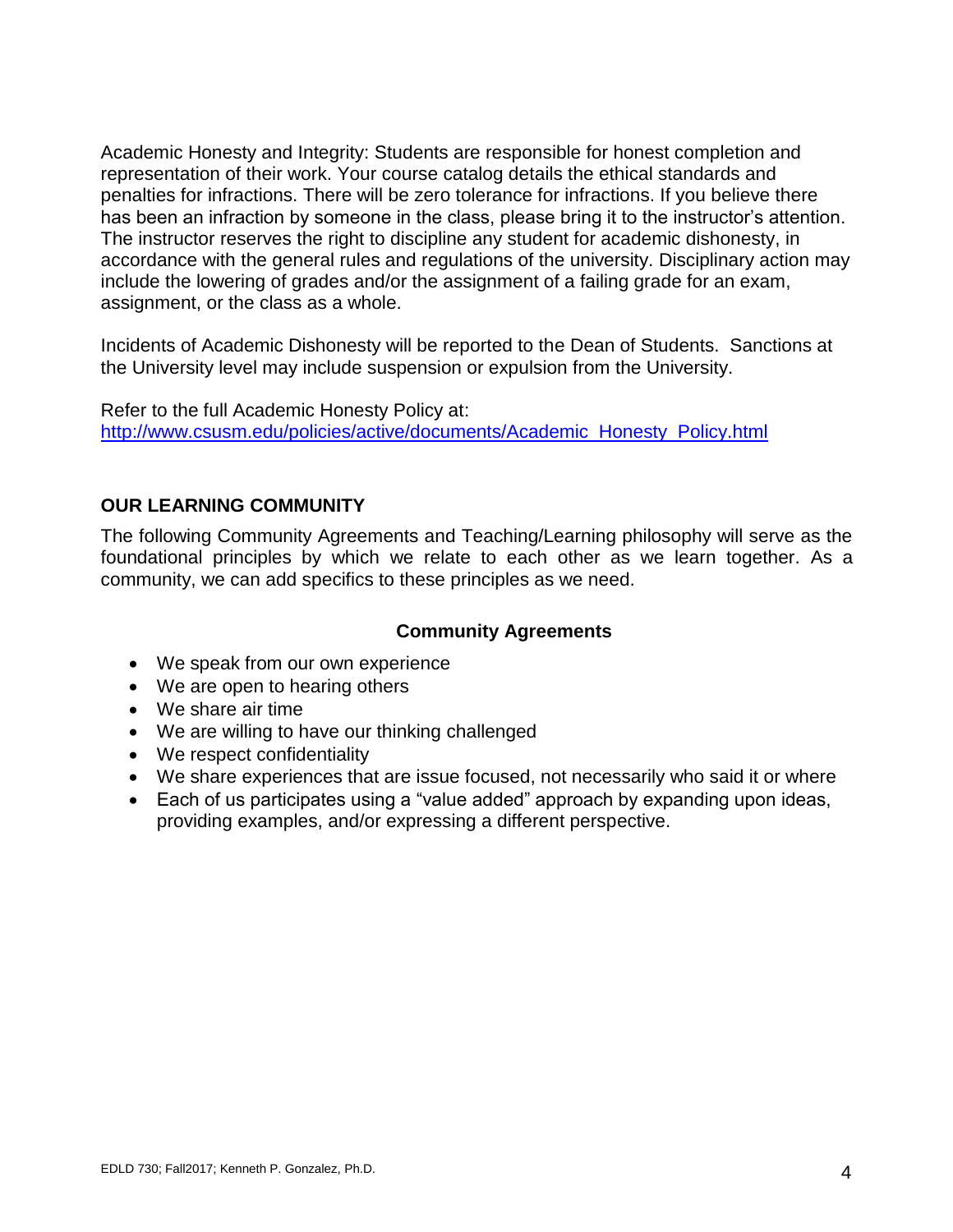#### **If you are unable to submit an assignment by the due date, it is your responsibility to contact the instructor before the due date.**

As a doctoral candidate it is critical that you communicate your ideas through multiple formats. The written word is a powerful demonstrator of your knowledge, skills, and disposition. Therefore, we hold high expectations of your performance, and we are committed to providing you with useful and meaningful feedback that will support your learning and continued development as an educational leader.

In general, we believe a doctoral student:

- Completes all assignments on time and demonstrates the ability to summarize, analyze, and/or reflect at sophisticated and complex levels.
- Varies sources of information for assignments, demonstrating high degree of effort in pursuing varied perspectives around important educational issues.
- Completes all the reading assignments and develops thoughtful and thorough responses.
- Produces work that reveals a strong commitment to self-discovery and learning.
- Produces work at a highly professional level in terms of both writing and content.
- Develops a high quality presentation, demonstrating significant learning around a contemporary issue.
- Presents confidently and intelligently, demonstrating effective teaching skills.
- Completes assignments in/out of class with a focus on learning and exploration, pushing him/herself to better understand the profession through quality work.
- Attends every class meeting and is fully engaged during class.
- Pushes him/herself to new understandings by participating in discussions, sharing his/her opinions, and valuing others' perspectives.
- Contributes to the positive environment of the class by respecting all members.

### **COURSE READINGS**

**Oceanside Promise Oceanside Unified School District <http://oceansidepromise.org/>**

ARTIFICIAL INTELLIGENCE AND LIFE IN 2030 ONE HUNDRED YEAR STUDY ON ARTIFICIAL INTELLIGENCE | REPORT OF THE 2015 STUDY PANEL | SEPTEMBER 2016 [https://ai100.stanford.edu/sites/default/files/ai\\_100\\_report\\_0916fnl\\_single.pdf](https://ai100.stanford.edu/sites/default/files/ai_100_report_0916fnl_single.pdf)

The AI Now Report The Social and Economic Implications of Artificial Intelligence Technologies in the Near-Term A summary of the AI Now public symposium, hosted by the White House and New York University's Information Law Institute, July 7th, 2016 [https://artificialintelligencenow.com/media/documents/AINowSummaryReport\\_3.pdf](https://artificialintelligencenow.com/media/documents/AINowSummaryReport_3.pdf)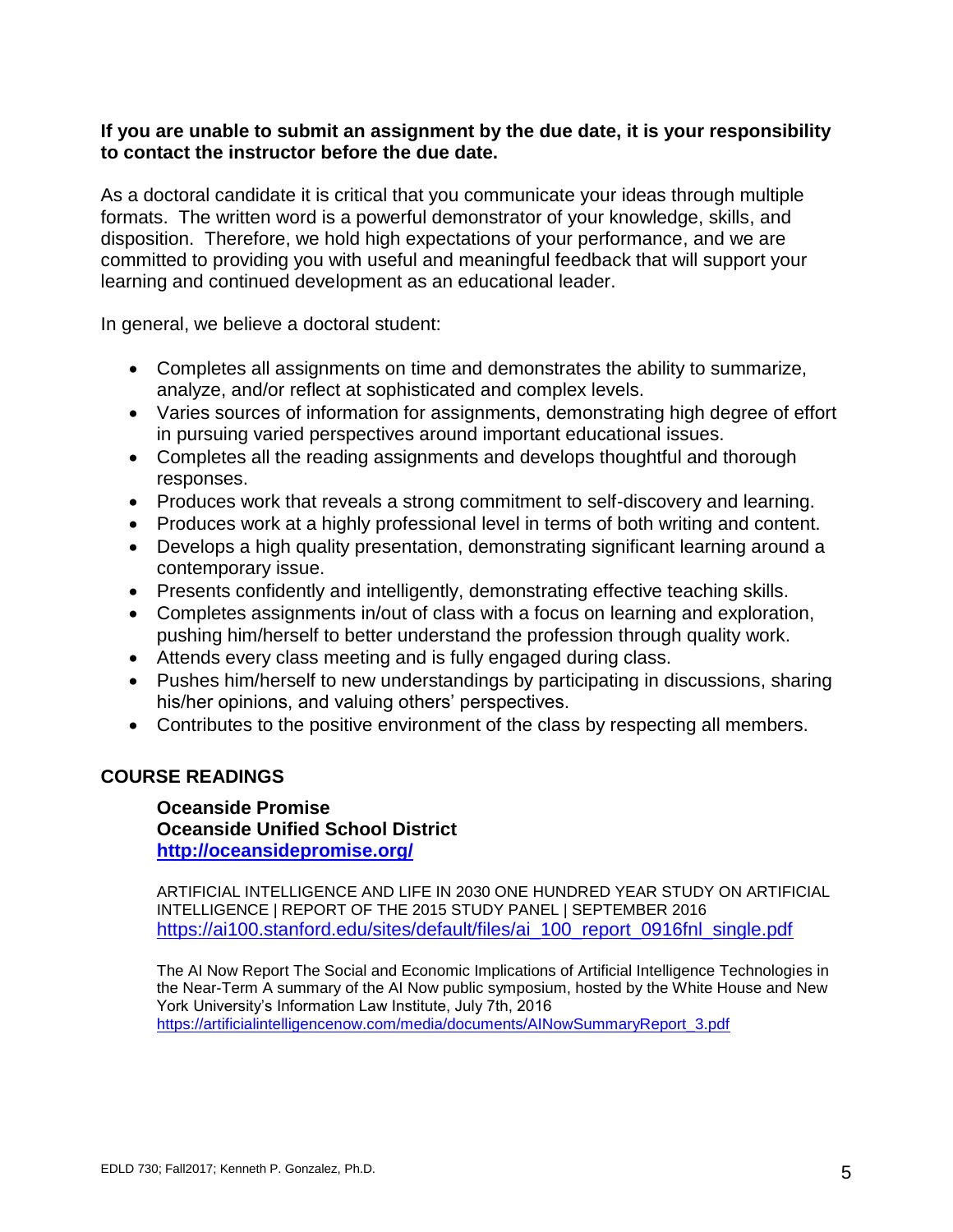# **CLASS MEETING SCHEDULE**

| <b>Date</b>      | <b>Topic/Activity</b>                             | <b>Reading/Course Assignment</b>                                                                                                                                                                                                                                              | <b>Due Date</b> |
|------------------|---------------------------------------------------|-------------------------------------------------------------------------------------------------------------------------------------------------------------------------------------------------------------------------------------------------------------------------------|-----------------|
| <b>Session 1</b> | Overview of Syllabus<br>Introduction/Expectations |                                                                                                                                                                                                                                                                               |                 |
| <b>Session 2</b> | Artificial Intelligence                           | https://ai100.stanford.edu/sites/defaul<br>t/files/ai_100_report_0916fnl_single.p<br>df<br>https://developer.softbankrobotics.co<br>m/?gclid=CLKo7L3Wr88CFQOSfgod<br><b>SfYEog</b>                                                                                            |                 |
| <b>Session 3</b> | AI and the Digital Economy                        | http://www.msn.com/en-<br>au/money/financephotos/20-jobs-<br>where-robots-are-already-replacing-<br>humans/ss-<br>BBuN7Qn?ocid=se#image=10<br>https://www.theguardian.com/sustain<br>able-business/2016/sep/26/why-we-<br>must-embrace-digital-disruption-and-                |                 |
|                  |                                                   | ensure-no-worker-is-left-<br>behind?cmp=oth_b-aplnews_d-1<br>http://www.npr.org/2016/09/24/49518<br>6758/as-our-jobs-are-automated-<br>some-say-well-need-a-guaranteed-<br>basic-income<br>https://artificialintelligencenow.com/media/do<br>cuments/AINowSummaryReport 3.pdf |                 |
| <b>Session 4</b> | <b>Genome Editing</b>                             | https://www.youtube.com/watch?v=J<br><b>XQ4giCFwDg</b>                                                                                                                                                                                                                        |                 |
| <b>Session 5</b> | Technology Impacts on the<br>Economy              | http://www.japantimes.co.jp/opinion/2016<br>/09/23/commentary/japan-<br>commentary/ai-revolution-begun/#.V-<br>sP45MrLEY                                                                                                                                                      |                 |